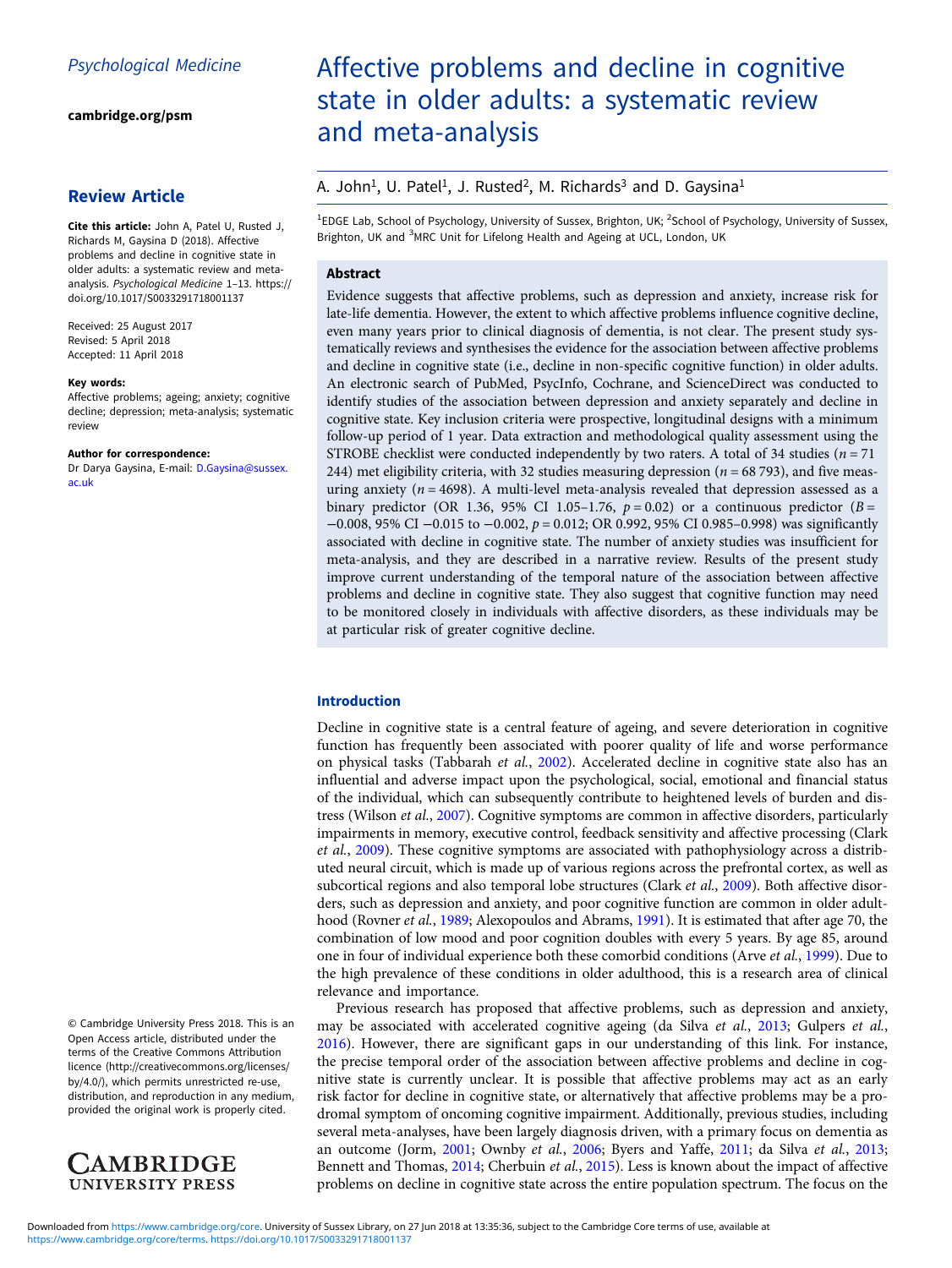transition to dementia as an outcome may be problematic, as it is now believed that there is a long pre-clinical period of several decades before cognitive impairment becomes evident (Morris, [2005\)](#page-11-0). It is possible that participants who transition to dementia at follow-up assessment may have already developed substantial cerebral pathology by the time of baseline assessment, even if they were not yet presented with any cognitive symptoms. In this case, associations between affective disorders and development of dementia may be the result of reverse causality. The present study focuses on the association between affective disorders and decline in cognitive state in healthy older adults in order to minimise effects of possible reverse causality.

Cognitive state refers to a composite measure of overall cognitive function. It has been studied extensively in previous research (Nordin et al., [2006](#page-11-0); Kavé et al., [2008;](#page-11-0) Sohrabi et al., [2008](#page-12-0); Esslinger et al., [2011](#page-11-0)), using assessments of overall cognitive status, such as the Mini-Mental State Examination (MMSE) or composite assessments of multiple cognitive domains (e.g. memory, information processing speed, executive function). Therefore, decline in cognitive state is defined in the present review as a decline in overall cognitive function, rather than decline in specific cognitive domains. There is evidence from longitudinal research that low scores on cognitive state tests may predict onset of functional impairment (Moritz et al., [1995;](#page-11-0) Gill et al., [1996\)](#page-11-0), and functional dependence over time (Agüero-Torres et al., [2002](#page-10-0); Gill et al., [2002](#page-11-0); Wang et al., [2002](#page-12-0)). For this reason, it is important to investigate how affective problems influence decline in cognitive state over time.

There are large individual differences in the extent of cognitive decline experienced by healthy older adults; however, the decline in cognitive state occurs at a steady and gradual rate over time. On average there is a decline of around 1–2 standard deviations in fluid cognition from age 20 to 70, after which average decline increases to around 0.5 S.D. every 10 years (Anstey and Low, [2004\)](#page-10-0). This stable decline is often maintained over time until symptoms of dementia begin to manifest, at which point a sharper decline in cognitive state may be observed (Rubin et al., [1998\)](#page-12-0). As such, studies in which substantial cognitive decline is apparent within a short time frame of under 1 year may be more indicative of pathological ageing (e.g. oncoming dementia), rather than healthy ageing. Since the present study aims to examine the longitudinal association between affective disorders and decline in cognitive state in cognitively healthy individuals, it includes only longitudinal studies with sufficient time between baseline and follow-up assessments (i.e., minimum 1 year) for a substantial decline to occur within these populations. There are several studies that have investigated the association between affective problems and decline in cognitive state (Bassuk et al., [1998;](#page-10-0) Geerlings et al., [2000](#page-11-0); Paterniti et al., [2002](#page-12-0); Ganguli et al., [2006;](#page-11-0) Reyes-Ortiz et al., [2008;](#page-12-0) Köhler et al., [2010;](#page-11-0) Bunce et al., [2012;](#page-10-0) Gale et al., [2012;](#page-11-0) Johnson et al., [2013](#page-11-0); Neubauer et al., [2013;](#page-11-0) Royall and Palmer, [2013](#page-12-0); Rajan et al., [2014](#page-12-0); Chang and Tsai, [2015,](#page-11-0) Chen and Chang, [2016;](#page-11-0) Brailean et al., [2017\)](#page-10-0). However, it is difficult to draw a straightforward conclusion from this work due to conflicting findings. Specifically, some studies report a significant association between affective problems and decline in cognitive state (Geerlings et al., [2000](#page-11-0); Paterniti et al., [2002;](#page-12-0) Reyes-Ortiz et al., [2008](#page-12-0); Köhler et al., [2010](#page-11-0); Johnson et al., [2013](#page-11-0); Royall and Palmer, [2013;](#page-12-0) Rajan et al., [2014;](#page-12-0) Chang and Tsai, [2015](#page-11-0), Chen and Chang, [2016](#page-11-0)), while conversely others report that affective problems do not predict decline (Bassuk et al., [1998;](#page-10-0) Ganguli et al., [2006;](#page-11-0) Bunce et al., [2012;](#page-10-0) Gale

et al., [2012;](#page-11-0) Neubauer et al., [2013](#page-11-0); Brailean et al., [2017](#page-10-0)). These contradictory results are likely attributable to inconsistencies in methodologies and study design, such as length of follow-up, sampling, definitions used, differences in assessment tools and also the primary aim of each study (Bennett and Thomas, [2014\)](#page-10-0). To date, however, there have been no systematic reviews or meta-analyses addressing associations between affective problems and subsequent decline in cognitive state, prior to the onset of dementia. Due to inconsistencies in findings, as well as the lack of attempts to synthesise these data, it is still unclear whether affective problems across the life course are associated with a decline in cognitive state, prior to the onset of dementia and cognitive impairment. The primary aim of the present study therefore was to systematically review and synthesise current evidence regarding the longitudinal association between affective problems (depression and anxiety separately) and subsequent decline in cognitive state, with consideration of several potential moderators, including mean age of sample at baseline, length of follow-up, quality of study and publication year.

### Method

## Search strategy

This review was conducted in accordance with the Preferred Reporting Items for Systematic reviews and Meta-Analyses (PRISMA) guidelines (Moher et al., [2009](#page-11-0)). A systematic literature search was conducted using PubMed, PsycInfo, Cochrane, and ScienceDirect databases for studies investigating the association between affective problems and decline in cognitive state. All studies published up to November 2016 were included in the search. There was no restriction on the start date. Our search terms comprised three search blocks [\(Table 1](#page-2-0)). The first search block included keywords relating to affective problems. The second search block contained keywords describing the decline in cognitive state. To reduce the number of irrelevant hits, a third search block was added, which contained keywords related to methodology, to ensure all studies with cross-sectional designs were excluded from search results. In addition, reference lists of relevant papers were scanned for articles of interest.

#### Inclusion/exclusion criteria

Stringent inclusion/exclusion criteria were applied to articles identified through the initial search.

## Desian criteria

Original studies written in English up to November 2016 were included. Only studies using longitudinal, prospective designs with human participants were included in order to test for the association between affective disorders and decline in cognitive state over time. Cross-sectional, case-control, experimental, including intervention and treatment, studies were excluded. Studies with a follow-up period of 1 year or greater were included, as it is possible that substantial decline in cognitive state may not be observed over very short follow-up periods in a general population. Included studies used samples drawn from a general population, whereas studies using specific clinical populations only, for example, a sample of stroke patients, were excluded. This criterion was used because inclusion of clinical samples may increase the heterogeneity of data synthesis and reduce the comparability of studies.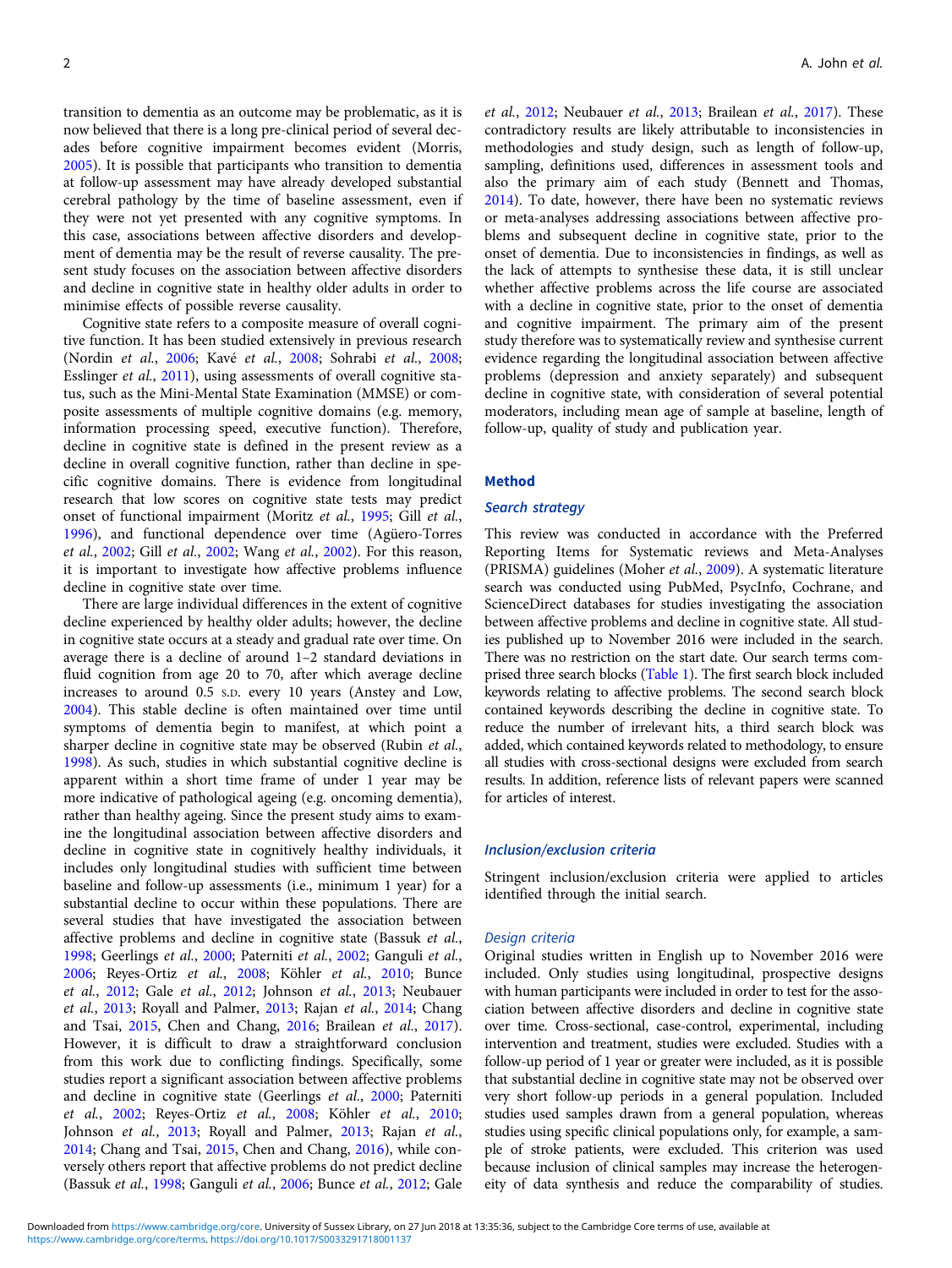#### <span id="page-2-0"></span>Table 1. Key terms used for systematic search

| Search block 1 (Affective problems)                                                                                                                                                                                                                           | Search block 2 (Cognitive decline)                                                                                                                                                                                                                                                                                                                                                                                                                                                                                                                                                                                                                                                                         | Search block 3 (Study design)                                                                                                     |
|---------------------------------------------------------------------------------------------------------------------------------------------------------------------------------------------------------------------------------------------------------------|------------------------------------------------------------------------------------------------------------------------------------------------------------------------------------------------------------------------------------------------------------------------------------------------------------------------------------------------------------------------------------------------------------------------------------------------------------------------------------------------------------------------------------------------------------------------------------------------------------------------------------------------------------------------------------------------------------|-----------------------------------------------------------------------------------------------------------------------------------|
| Depress* OR MDD OR Dysthymi* OR Anxi* OR GAD<br>OR worr* OR Phobia OR Panic OR Agoraphobia OR<br>'Obsessive compulsive' OR OCD OR PTSD OR 'Post<br>traumatic stress' OR 'Post-traumatic stress' OR<br>mood OR affective OR psychiatric OR<br>neuropsychiatric | 'Cognitive function' OR 'Cognitive impairment' OR<br>'Cognitive decline' OR 'Cognitive deficit' OR 'Cognitive<br>loss' OR 'Cognition loss' OR 'Cognitive ability' OR<br>'Cognitive abilities' OR 'Cognitive status' OR 'Cognitive<br>change' OR 'Cognition change' OR 'Cognitive<br>performance' OR 'Cognitive dysfunction' OR 'Cognitive<br>complaints' OR 'Cognitive capability' OR 'Cognitive<br>ageing' OR 'Cognitive aging' OR Memory OR Attention<br>OR 'Reaction time' OR 'Speed of processing' OR<br>'Processing speed' OR Intelligence OR 'General mental<br>ability' OR GMA OR 'Executive function' OR<br>'Neuropsychological testing' OR 'Mini mental state<br>exam' OR MMSE OR 'Mental status' | Longitudinal OR prospective OR<br>follow-up OR cohort OR 'life course' OR<br>lifespan OR 'life span' OR lifelong OR<br>'lifelong' |

Studies with a sample size of 100 or less were also considered ineligible, due to insufficient statistical power.

## Outcome-related criteria

Samples with cognitive impairment or dementia present at baseline were excluded. In addition to this, studies with any measure of change in cognitive state from baseline to follow-up were selected for inclusion. Other outcomes, such as the transition to dementia or cognitive performance at follow-up without consideration of change from a baseline measure were omitted. This was because the present study aimed to look at the association between affective disorders and cognitive decline within healthy ageing populations, rather than samples with dementia. Additionally, studies assessing specific cognitive domains, such as attention or visuospatial ability exclusively, rather than cognitive state, were also excluded to reduce heterogeneity.

## Predictor-related criteria

Both diagnostic and dimensional measures of depression and anxiety at baseline assessment were judged as eligible. Studies with retrospective assessments of affective problems were excluded, as such assessments may be less reliable. Both binary indicators of affective problems, defined as either a diagnosis or as a score above a threshold level, or continuous symptoms scores, as assessed by a validated scale of affective problems were included in this review.

# Screening procedure

All articles identified through our search strategy were screened for eligibility using a three-step process. All references were first reviewed by title. Next, the remaining references were screened by abstract. Finally, all remaining articles were read in full and final eligibility determinations were made on this basis. All articles were reviewed for inclusion by one rater, and 10% of all articles were additionally screened by an independent rater, in order to assess the consistency of screening. Any disagreements were resolved during consensus meetings.

# Data extraction

Data from the relevant articles were extracted using a detailed coding form. Information extracted included: Study information (Authors, publication year, DOI); Sample information (Country, mean age at baseline, gender composition, ethnicity, year of data collection, number of follow-ups, time between lags, total length of follow-up, sample size at baseline, sample size at final

follow-up); Instrument information (Type of affective problem, measure used to assess affective problem, measure used to assess decline in cognitive state); Statistical information (Statistical test used, effect sizes, covariates adjusted for in statistical model). Where results for more than one follow-up were reported, the longest follow-up was selected for our analysis, as longer follow-up times allow a greater period for the decline in cognitive state to occur. Similarly, where multiple models were reported with various adjustments made, the most conservative model (with the greatest amount of adjustments) was selected. In cases where insufficient statistical information was available, original authors were contacted directly via email. All studies were evaluated for methodological quality using STROBE (Strengthening the Reporting of Observational Studies in Epidemiology) guidelines (Elm et al., [2007](#page-11-0)).

## Statistical analysis and data synthesis

All analyses were conducted in R Studio (Studio, [2012\)](#page-12-0), using the metafor package. Separate meta-analyses were run for studies in which affective problems were assessed as a binary predictor (using a defined threshold), and studies where affective problems were assessed as a continuous predictor (using a symptom score). In addition, separate analyses were conducted for studies that used depression or anxiety as predictors of decline in cognitive state.

Odds ratios (ORs) were used as a common effect size across studies with a binary measure of affective problems. When ORs were not reported in original studies, these were estimated from available data using standard computational techniques (Lipsey and Wilson, [2000;](#page-11-0) Borenstein et al., [2009;](#page-10-0) Field and Gillett, [2010](#page-11-0)). Log ORs were then computed for subsequent analysis. Standardised regression coefficients were used as a common effect size across studies with a continuous measure of affective problems. If unstandardised effect sizes were reported, or measures were not standardised to a z score before analysis, coefficients were converted to standardised coefficients using standard computational methods (Kim and Ferree, [1981;](#page-11-0) Duncan, [2014\)](#page-11-0). In cases where insufficient information was reported in the study to calculate the standardised coefficients, authors were contacted directly via email. We also converted the estimated regression coefficients into ORs to facilitate the comparison with the analyses using a binary predictor of depression.

Multi-level meta-analyses were conducted to account for multiple effect sizes within studies (Van Den Noortgate and Onghena, [2003](#page-12-0)). Heterogeneity across studies was assessed using the Q statistic, with  $p < 0.1$  suggesting significant heterogeneity between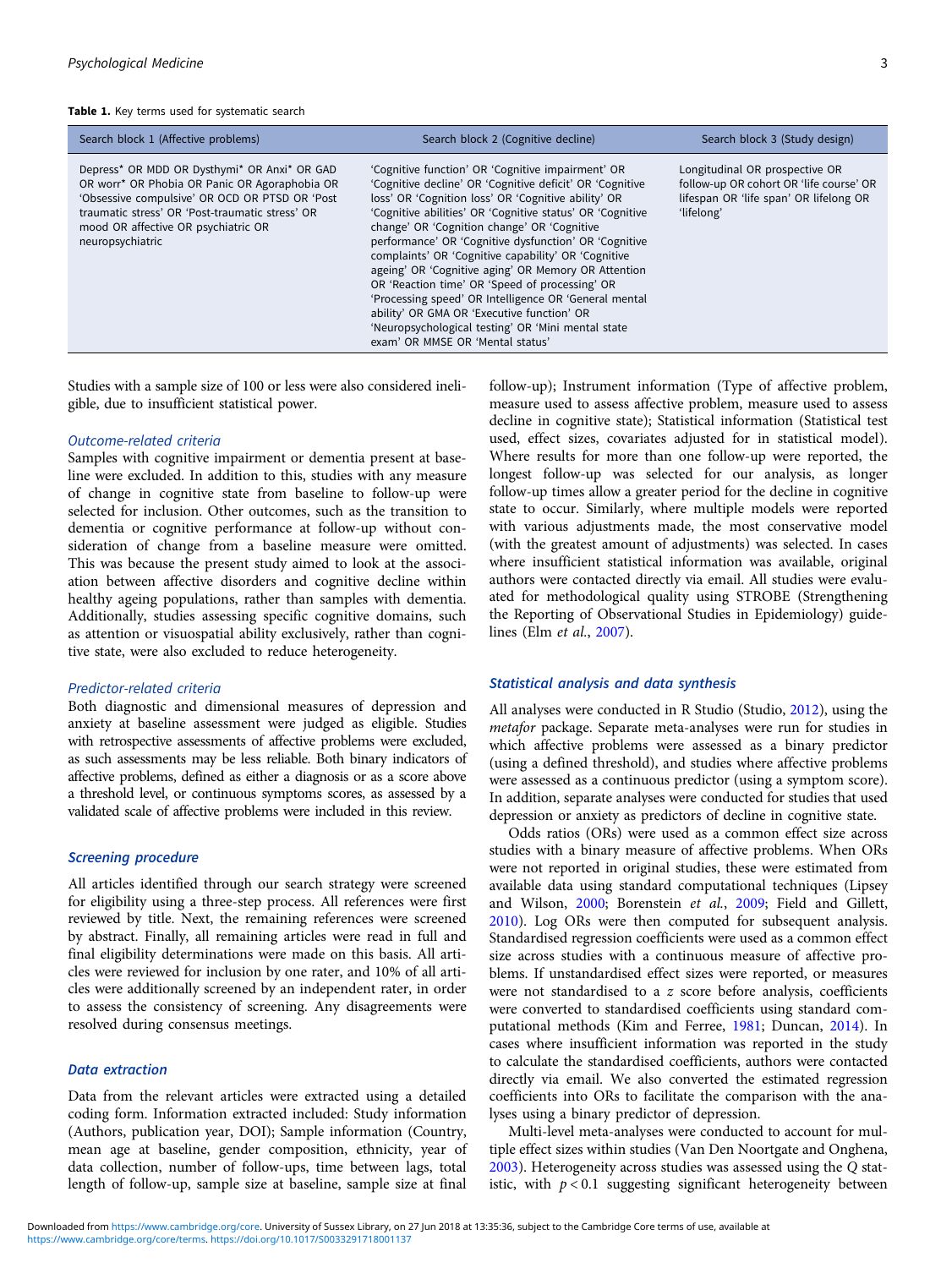studies, and the  $I^2$  statistic, in which 25, 50 and 75% represent low, medium and high heterogeneity (Higgins et al., [2003](#page-11-0)).

Additional meta-regression analyses were also conducted to assess the effects of potential moderators, including the length of follow-up, age of sample at baseline, publication year, method of affective problem assessment (diagnosis or self-report) and quality of studies. All moderators were entered initially as continuous variables, except for the assessment method of affective problems which was coded as a binary variable. For significant moderators, binary variables were created using the average values and sub-group analyses were run using these variables.

Publication bias was assessed using Begg's funnel plot and Begg's rank correlation test (Richard and Pillemer, [1984](#page-11-0); Song et al., [2000](#page-12-0); Egger et al., [2008](#page-11-0)).

# Results

# Literature search

Our search identified 25 844 references. After exclusion of duplicates, 20 954 unique citations remained. At stage 1, citations were screened by title and 981 were determined to be eligible (interrater reliability = 96%). In stage 2, remaining citations were screened by abstract and 185 were judged as relevant (inter-rater reliability = 91%). Finally, all 185 citations were selected for fulltext screening, after which 84 references remained (inter-rater reliability = 94%). At this stage, a further 36 studies were excluded, as they were addressing the decline in specific cognitive outcomes, rather than cognitive state. Of the 48 studies remaining, initially there were 18 with insufficient information for calculation of effect sizes. Authors were contacted directly by email about this and four (22%) responded to provide the relevant information. This left a total of 34 studies with sufficient information to calculate effect sizes, with 32 studies investigating the link between depression and a decline in cognitive state ( $n = 68793$ ), and five studies investigating anxiety and decline in cognitive state ( $n = 4698$ ; Fig. 1 and [Table 2](#page-4-0)).

## Depression studies

Of the depression studies, 17 used a binary measure of depression  $(k = 34)$  and 16 measured depression as a continuous variable  $(k = 36)$ . Depression studies had a mean follow-up length of approximately  $6.61$  years  $(s.D. = 4.41)$ . The mean age of participants was  $72.15$  at baseline (s.p. = 7.56) and the gender composition of the sample was approximately 59.48% female. The majority of studies took place in the USA ( $n = 14$ ), followed by the Netherlands  $(n = 4)$  and Taiwan  $(n = 3)$ . Studies also took place in Australia, Canada, France  $(n = 2$  for each), Germany, England, Italy, Singapore and Japan, Hawaii and the mainland-USA ( $n = 1$  for each). Overall, the majority of studies used the Center for Epidemiologic Studies Depression Scale (CES-D) to assess depression present at baseline  $(n = 16)$ , followed by the Geriatric Depression Scale (GDS)  $(n=7)$ , the Diagnostic Interview Schedule (DIS)  $(n=3)$ , the Neuroticism scale from the NEO Personality Inventory, the Duke Depression Evaluation Schedule (DDES), the Goldberg Depression Scale,



Fig. 1. Flowchart of selection.

Note: \*One study assessed both binary and continuous assessments of depression, meaning that although there are 17 studies using binary measures of depression and 16 studies using continuous measures of depression, in total there are only 32 studies reporting on depression and cognitive decline.

[https://www.cambridge.org/core/terms.](https://www.cambridge.org/core/terms) <https://doi.org/10.1017/S0033291718001137> Downloaded from [https://www.cambridge.org/core.](https://www.cambridge.org/core) University of Sussex Library, on 27 Jun 2018 at 13:35:36, subject to the Cambridge Core terms of use, available at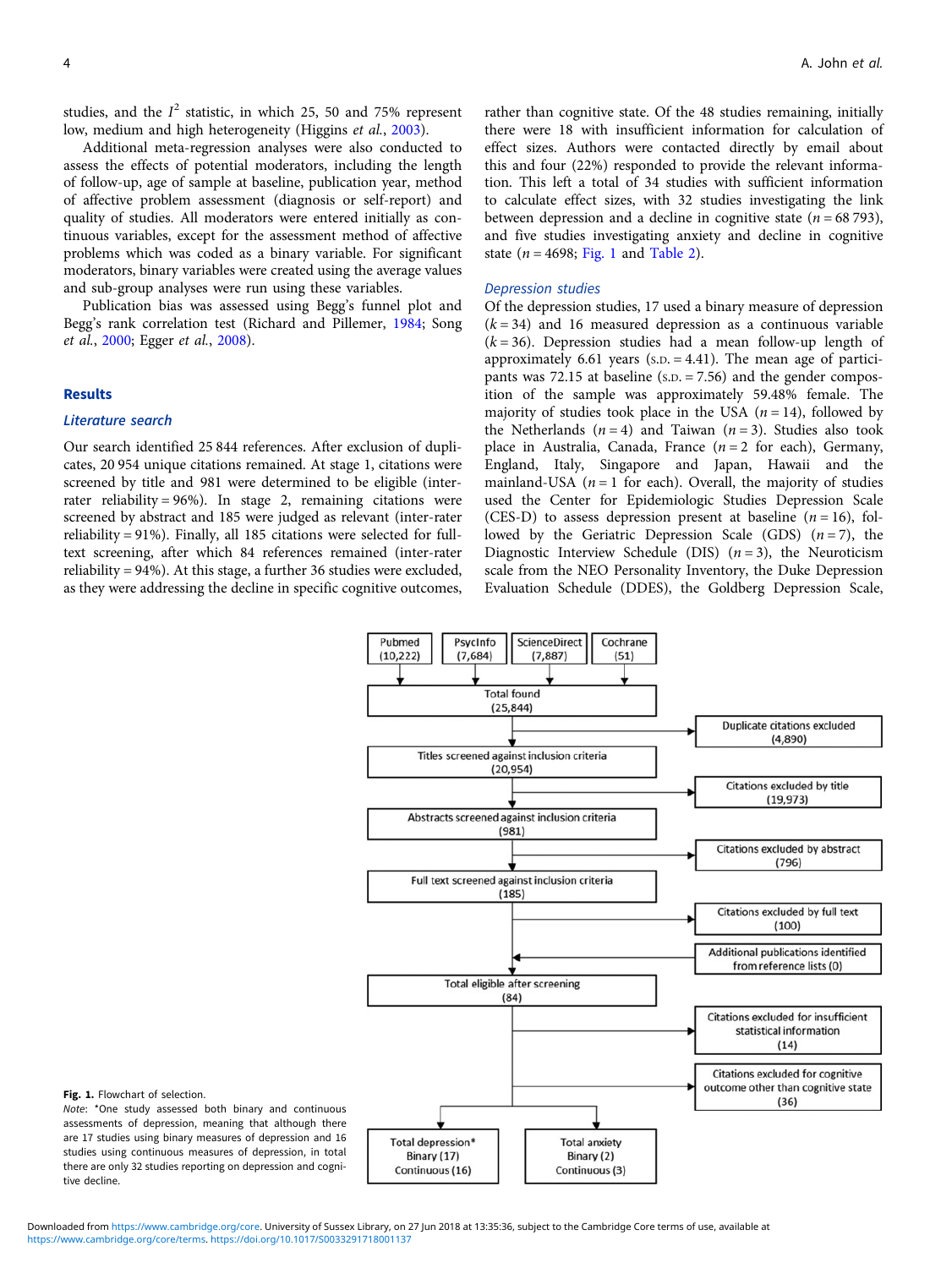## <span id="page-4-0"></span>**Table 2.** Studies included in the systematic literature review and meta-analyses

| Study ID       | Author         | Year | Country         | %<br>Female | Mean age<br>at baseline | Mean<br>length of<br>follow-up | Measure of cognition                                  | Type of<br>affective<br>problem | Measure of affective problem                                                      |
|----------------|----------------|------|-----------------|-------------|-------------------------|--------------------------------|-------------------------------------------------------|---------------------------------|-----------------------------------------------------------------------------------|
| $\mathbf{1}$   | <b>Bassuk</b>  | 1998 | <b>USA</b>      | 63          | 73.72                   | 12                             | Short Portable Mental Status<br>Questionnaire (SPMSQ) | Depression                      | Center for Epidemiologic Studies<br>Depression Scale (CES-D)                      |
| $\overline{2}$ | <b>Brodaty</b> | 2012 | Australia       | 59          | 78.41                   | $\overline{2}$                 | Mean of other cognitive domain<br>scores              | Depression                      | Neuropsychiatric Inventory                                                        |
| $\overline{2}$ | <b>Brodaty</b> | 2012 | Australia       | 59          | 78.41                   | $\overline{2}$                 | Mean of other cognitive domain<br>scores              | Anxiety                         | Neuropsychiatric Inventory                                                        |
| 3              | Chang          | 2015 | Taiwan          | 49          | 63.34                   | $\overline{4}$                 | Short Portable Mental Status<br>Questionnaire (SPMSQ) | Depression                      | Center for Epidemiologic Studies<br>Depression Scale (CES-D)                      |
| 4              | Downer         | 2016 | <b>USA</b>      | 58          | 73.18                   | 14                             | Mini Mental state Examination<br>(MMSE)               | Depression                      | Center for Epidemiologic Studies<br>Depression Scale (CES-D)                      |
| 5              | Dufouil        | 1996 | France          | 60          | 74.78                   | $\overline{3}$                 | Mini Mental state Examination<br>(MMSE)               | Depression                      | Center for Epidemiologic Studies<br>Depression Scale (CES-D)                      |
| 6              | Ganguli        | 2006 | <b>USA</b>      | 61          | 74.60                   | 12                             | Mini Mental state Examination<br>(MMSE)               | Depression                      | Modified Center for<br>Epidemiologic Studies<br>Depression Scale (CES-D)          |
| $\overline{7}$ | Geerlings      | 2000 | The Netherlands | 51          | 69.39                   | $\overline{3}$                 | Mini Mental state Examination<br>(MMSE)               | Depression                      | Center for Epidemiologic Studies<br>Depression Scale (CES-D) (>16<br>$vs. < 16$ ) |
| 8              | Han            | 2008 | Canada          | 66          | 79.11                   | $\mathbf{1}$                   | Mini Mental state Examination<br>(MMSE)               | Depression                      | Hamilton Depression Rating<br>Scale (HDRS)                                        |
| 9              | Kohler         | 2010 | The Netherlands | 48          | 69.40                   | 6                              | Mini Mental state Examination<br>(MMSE)               | Depression                      | Revised 90-item version of the<br>Symptom Checklist (SCL-90)                      |
| 10             | Niti           | 2009 | Singapore       | 64          | 65.40                   | 1.5                            | Mini Mental state Examination<br>(MMSE)               | Depression                      | Chinese version of the 15 item<br>Geriatric Depression Scale (GDS)                |
| 11             | Paterniti      | 2002 | France          | 43          | 64.96                   | $\overline{4}$                 | Mini Mental state Examination<br>(MMSE)               | Depression                      | Center for Epidemiologic Studies<br>Depression Scale (CES-D)                      |
| 12             | Raji           | 2007 | <b>USA</b>      | 59          | 72.70                   | $\overline{7}$                 | Mini Mental state Examination<br>(MMSE)               | Depression                      | Center for Epidemiologic Studies<br>Depression Scale (CES-D)                      |
| 13             | Reyes-Ortiz    | 2008 | <b>USA</b>      | 57          | 72.70                   | 11                             | Mini Mental state Examination<br>(MMSE)               | Depression                      | Center for Epidemiologic Studies<br>Depression Scale (CES-D)                      |
| 14             | Rosenblatt     | 2003 | <b>USA</b>      | 63          | 40.30                   | 11.5                           | Mini Mental state Examination<br>(MMSE)               | Depression                      | Diagnostic Interview Schedule<br>(DIS)                                            |
| 15             | Sawyer         | 2012 | <b>USA</b>      | 69          | 70.18                   | $\overline{4}$                 | Mini Mental state Examination<br>(MMSE)               | Depression                      | Duke Depression Evaluation<br>Schedule (DDES)                                     |
| 16             | Sinoff         | 2003 | Israel          | 63          | 77.64                   | 3.1                            | Mini Mental state Examination<br>(MMSE)               | Anxiety                         | Sinoff's Short Anxiety Screening<br>Test (SAST)                                   |
| 17             | Wilson         | 2016 | <b>USA</b>      | 74          | 76.30                   | 8                              | Battery of 19 cognitive<br>performance tests          | Depression                      | Subset of questions from the<br>Diagnostic Interview Schedule                     |
| 18             | Yaffe          | 1999 | <b>USA</b>      | 100         | 72.94                   | $\overline{4}$                 |                                                       | Depression                      | Geriatric Depression Scale (GDS)                                                  |

۰

٠

(Continued)

5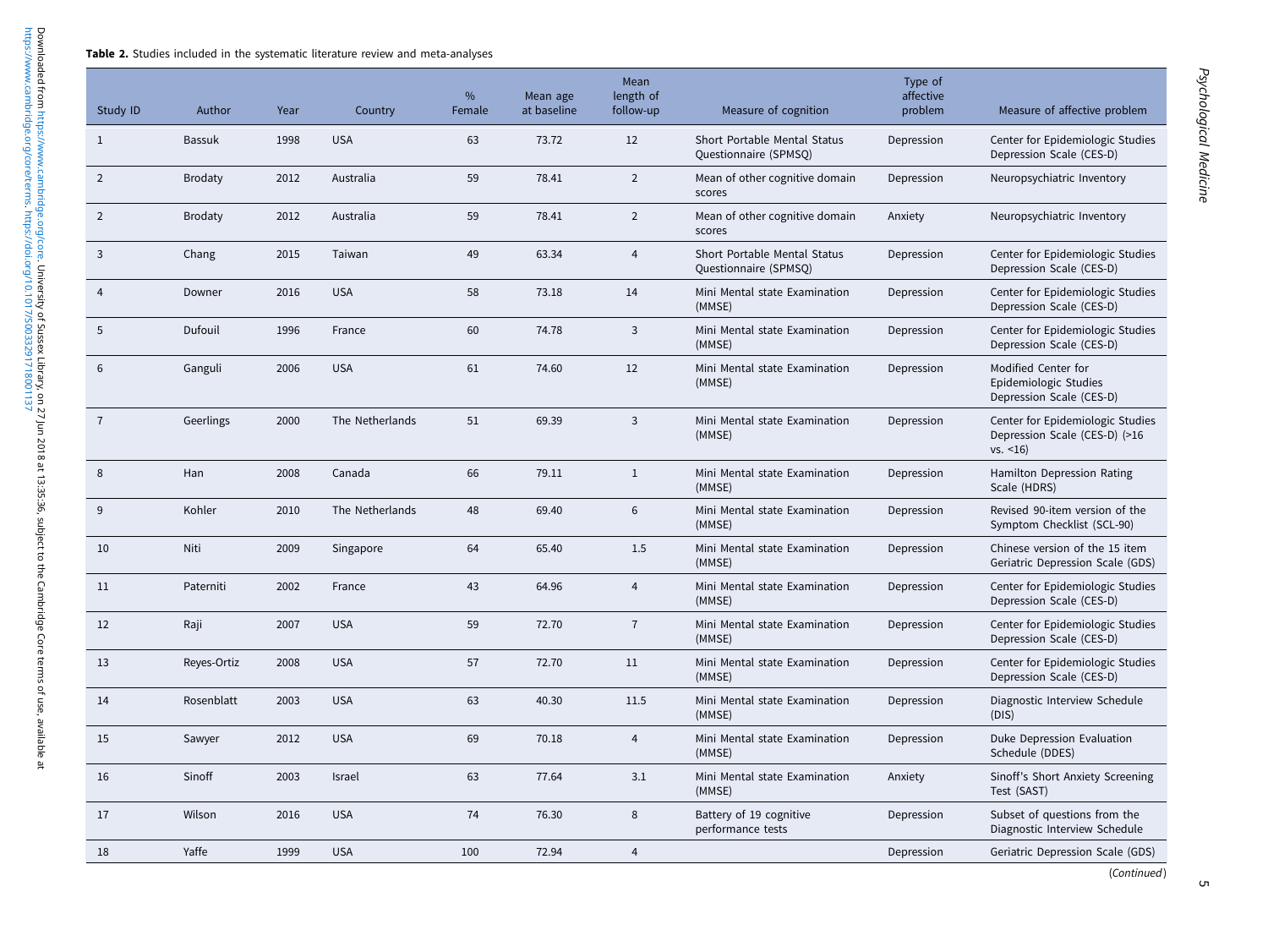| Study ID | Author       | Year | Country                                  | $\%$<br>Female | Mean age<br>at baseline | Mean<br>length of<br>follow-up | Measure of cognition                                                                                   | Type of<br>affective<br>problem | Measure of affective problem                                                                       |
|----------|--------------|------|------------------------------------------|----------------|-------------------------|--------------------------------|--------------------------------------------------------------------------------------------------------|---------------------------------|----------------------------------------------------------------------------------------------------|
|          |              |      |                                          |                |                         |                                | Mini Mental state Examination<br>(MMSE)                                                                |                                 |                                                                                                    |
| 19       | Bierman      | 2008 | The Netherlands                          | 53             | 69.49                   | 9                              | Mini Mental state Examination<br>(MMSE)                                                                | Anxiety                         | Hospital Anxiety and Depression<br>Scale-Anxiety (HADS-A)                                          |
| 20       | <b>Bunce</b> | 2012 | Australia                                | 49             | 76.55                   | 12                             | Mini Mental state Examination<br>(MMSE)                                                                | Depression                      | Goldberg Depression Scale                                                                          |
| 20       | <b>Bunce</b> | 2012 | Australia                                | 49             | 76.55                   | 12                             | Mini Mental state Examination<br>(MMSE)                                                                | Anxiety                         | Goldberg Anxiety Scale                                                                             |
| 21       | Chen         | 2016 | Taiwan                                   | 45             | 70.95                   | 14                             | Short Portable Mental Status<br>Questionnaire (SPMSQ)                                                  | Depression                      | Center for Epidemiologic Studies<br>Depression Scale (CES-D)                                       |
| 22       | Chiao        | 2016 | Taiwan                                   | 57             | 71.04                   | 14                             | Short Portable Mental Status<br>Questionnaire (SPMSQ)                                                  | Depression                      | Center for Epidemiologic Studies<br>Depression Scale (CES-D)                                       |
| 23       | Dotson       | 2008 | <b>USA</b>                               | 40             | 75.38                   | 4.4                            | Mini Mental State Exam (MMSE),<br>and Blessed Information<br>Memory and Concentration<br>Scale (BIMCS) | Depression                      | Center for Epidemiologic Studies<br>Depression Scale (CES-D)                                       |
| 24       | Gale         | 2012 | England                                  | 55             | 64.07                   | 6                              | Principal components analyses<br>of 5 cognitive outcomes                                               | Depression                      | Center for Epidemiologic Studies<br>Depression Scale (CES-D)                                       |
| 25       | Geerlings    | 2000 | The Netherlands                          | 51             | 69.39                   | 3                              | Mini Mental state Examination<br>(MMSE)                                                                | Depression                      | Center for Epidemiologic Studies<br>Depression Scale (CES-D) score<br>(per point increase)         |
| 26       | Han          | 2006 | Canada                                   | 66             | 79.11                   | $\mathbf{1}$                   | Mini Mental state Examination<br>(MMSE)                                                                | Depression                      | <b>HDRS</b>                                                                                        |
| 27       | Johnson      | 2013 | <b>USA</b>                               | 69             | 73.50                   | $\overline{2}$                 | Mini Mental state Examination<br>(MMSE) & Clinical Dementia<br>Rating (CDR-SB)                         | Depression                      | Geriatric Depression Scale<br>(GDS30)                                                              |
| 28       | Neubauer     | 2013 | Germany                                  | 60             | 75.70                   | $\mathbf{1}$                   | Mini Mental state Examination<br>(MMSE) and Syndrome Short<br>Test (SKT)                               | Depression                      | Geriatric Depression Scale<br>(GDS30)                                                              |
| 29       | Panza        | 2009 | Italy                                    | 36             | 71.90                   | 3.5                            | Mini Mental state Examination<br>(MMSE)                                                                | Depression                      | Italian version of the Geriatric<br>Depression Scale (GDS)                                         |
| 30       | Rajan        | 2014 | <b>USA</b>                               | 63             | 72.41                   | 9                              | Cognitive battery of four tests                                                                        | Depression                      | Center for Epidemiologic Studies<br>Depression Scale (CES-D)                                       |
| 31       | Royall       | 2013 | Japan, Hawaii,<br>and the<br>mainland-US |                | 77.80                   | 10                             | Cognitive Abilities Screening<br>Instrument (CASI)                                                     | Depression                      | Center for Epidemiologic Studies<br>Depression Scale (CES-D)                                       |
| 32       | Turner       | 2015 | <b>USA</b>                               | 70             | 73.90                   | 5                              | Measure derived from 19<br>cognitive tests                                                             | Depression                      | Center for Epidemiologic Studies<br>Depression Scale (CES-D) &<br>Geriatric Depression Scale (GDS) |

÷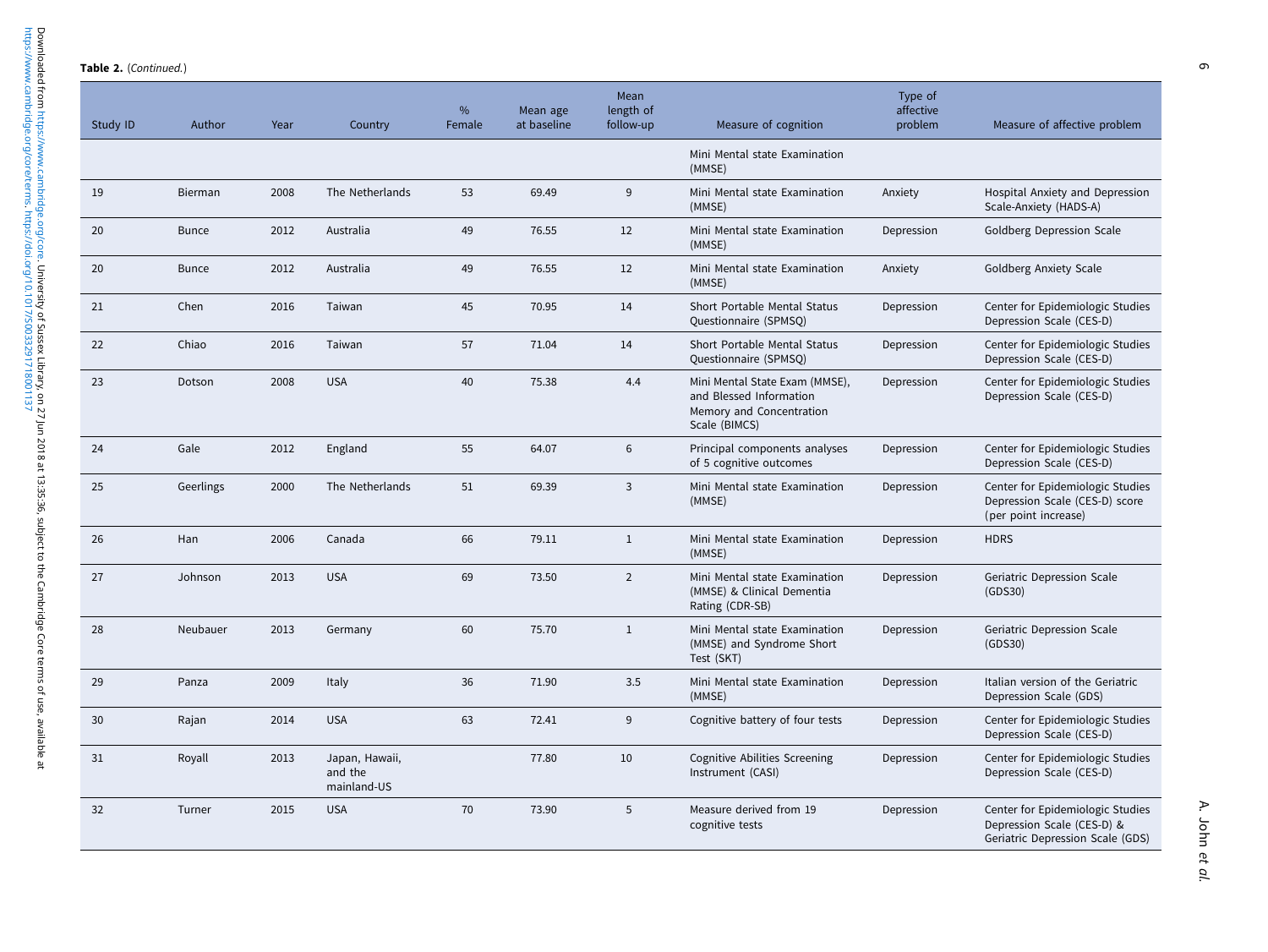| Center for Epidemiologic Studies<br>Depression Scale (CES-D) | Geriatric Depression Scale (GDS)        | 48-item Neuroticism scale from<br>the NEO Personality Inventory-<br>Revised. Depression sub-scale | 48-item Neuroticism scale from<br>the NEO Personality Inventory-<br>Revised. Anxiety sub-scale |  |
|--------------------------------------------------------------|-----------------------------------------|---------------------------------------------------------------------------------------------------|------------------------------------------------------------------------------------------------|--|
| Depression                                                   | Depression                              | Depression                                                                                        | Anxiety                                                                                        |  |
| Mini Mental state Examination<br>(MMSE)                      | Mini Mental state Examination<br>(MMSE) | Derived from 19 cognitive tests                                                                   | Derived from 19 cognitive tests                                                                |  |
| £                                                            |                                         | 3.4                                                                                               | 3.4                                                                                            |  |
| 69.25                                                        | 85.00                                   | 80.70                                                                                             | 80.70                                                                                          |  |
| S3                                                           | යි                                      | ల                                                                                                 | ٥١                                                                                             |  |
| The Netherlands                                              | 2004 The Netherlands                    |                                                                                                   |                                                                                                |  |
| 2013                                                         |                                         | 2011 USA                                                                                          | 2011 USA                                                                                       |  |
| Van den<br>Kommer                                            | Vinkers                                 | Wilson                                                                                            | Wilson                                                                                         |  |
| 33                                                           | 34                                      | 35                                                                                                | 35                                                                                             |  |

Neuropsychiatric Inventory, Hamilton Rating Scale for Depression (HDRS), the Symptom Checklist  $(n = 1$  for each). Only one study reported separate effect sizes for more than one follow-up period (Bassuk et al., [1998](#page-10-0)). This study reported effect sizes at 3 years after baseline ( $n = 2030$ ), 6 years after baseline (*n*  $= 1447$ ) and 12 years after baseline (*n* = 756). The effect size with the longest follow-up (12 years) was selected for inclusion in the meta-analysis.

# Anxiety studies

Of the five anxiety studies, two used a binary indicator of anxiety  $(k = 2)$  and three used a continuous measure of anxiety  $(k = 3)$ . Anxiety studies had a mean follow-up time of  $5.9$  years (s.p. = 4.36). On average, participants were 76.56 years old at baseline  $(S.D. = 4.23)$  and were predominantly female  $(60.14\%$  female). The majority of studies took place in Australia ( $n = 2$ ), followed by the USA, the Netherlands and Israel  $(n = 1$  for each). Anxiety was assessed using Sinoff's Short Anxiety Screening Test (SAST), Hospital Anxiety and Depression Scale-Anxiety (HADS-A), Neuropsychiatric Inventory, Goldberg Anxiety Scale and the Neuroticism scale from the NEO Personality Inventory  $(n = 1$  for each). All anxiety studies had a score of 60% or greater on the STROBE checklist (maximum score = 81%, median score  $= 78\%$ ).

# Depression and decline in cognitive state

Meta-analysis of studies with depression as a binary predictor There were 34 relevant effect sizes across 17 studies with a binary measure of depression (Dufouil et al., [1996](#page-11-0); Bassuk et al., [1998](#page-10-0); Yaffe et al., [1999](#page-12-0); Geerlings et al., [2000;](#page-11-0) Paterniti et al., [2002](#page-12-0); Rosenblatt et al., [2003;](#page-12-0) Ganguli et al., [2006](#page-11-0); Raji et al., [2007](#page-12-0); Han et al., [2008;](#page-11-0) Reyes-Ortiz et al., [2008;](#page-12-0) Niti et al., [2009](#page-11-0); Köhler et al., [2010;](#page-11-0) Brodaty et al., [2012;](#page-10-0) Sawyer et al., [2012](#page-12-0); Chang and Tsai, [2015](#page-11-0); Downer et al., [2016;](#page-11-0) Wilson et al., [2016](#page-12-0)). A multi-level meta-analysis of 34 effect sizes revealed that depression was associated with an increased risk of subsequent decline in cognitive state (OR 1.36, 95% CI 1.05–1.76, p  $= .02;$  [Fig. 2](#page-7-0)).

# Assessment of heterogeneity, meta-regression and sub-group analyses

Significant heterogeneity was observed across the studies with depression as a binary predictor ( $Q = 106.83$ , df = 33,  $p < 0.0001$ ,  $I^2$  = 69.08%). An omnibus meta-regression analysis including publication year, mean age at baseline, length of follow-up, method of depression assessment (diagnosis or self-report) and quality of study revealed that these variables together were able to explain a significant amount of heterogeneity in the model  $(OM = 13.32, df = 5, p = 0.02)$ . However, even after accounting for these factors, significant heterogeneity remained in the model (QE = 93.51, df = 28,  $p < 0.0001$ ). To further explore the effect of publication year, age at baseline, length of follow-up, depression assessment and quality on heterogeneity, individual metaregressions were conducted for each of these potential modifiers. These analyses revealed that mean age at baseline ( $p = 0.13$ ), publication year ( $p = 0.19$ ), quality of the study ( $p = 0.09$ ) and depression assessment ( $p = 0.91$ ) did not significantly explain the between-study variability.

Meta-regression analyses including the length of follow-up showed significant between-study variability, whereby studies with shorter follow-up periods had significantly greater effect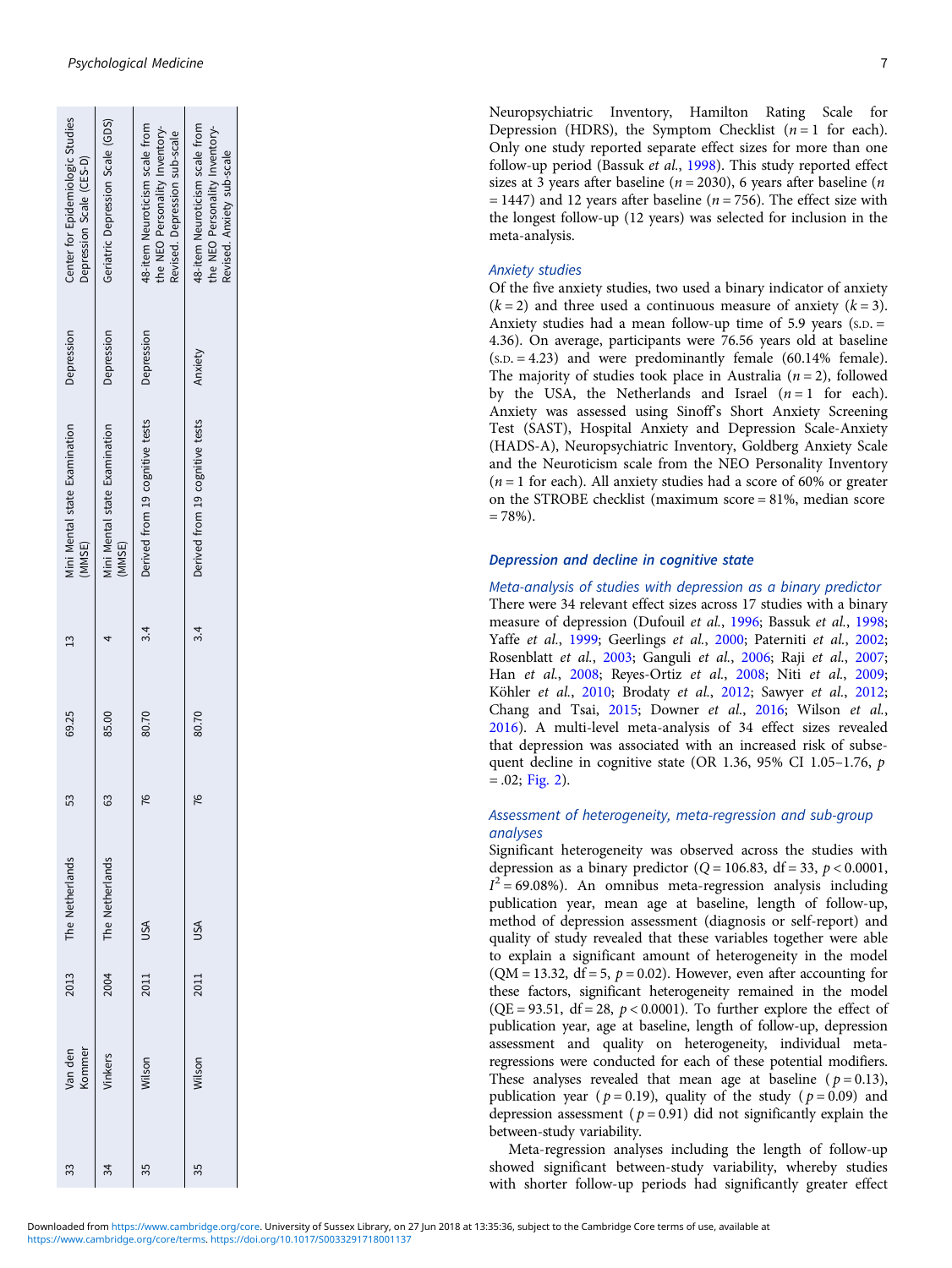<span id="page-7-0"></span>

Fig. 2. Forest plot of the association between binary depression and decline in cognitive state\*. Notes for multiple effect sizes within studies: Bassuk\* (1: High SPMSQ at baseline; 2: Medium SPMSQ at baseline; 3: High or medium SPMSQ at baseline), Chang (1: Males with persistent depressive symptoms; 2: Males with increasing depressive symptoms; 3: Males with decreasing depressive symptoms; 4. Females with persistent depressive symptoms; 5: Females with increasing depressive symptoms; 6: Females with decreasing depressive symptoms), Geerlings\* (1: CES-D threshold in high education sample; 2: CES-D threshold in low education sample; 3: Felt depressed some of the time v. never in high education sample; 4: Felt depressed some of the time v. never in low education sample; 5: Felt depressed most of the time v. never in high education sample; 6: Felt depressed most of the time v. never in low education sample), Han (1: Major depression v. no depression; 2: Minor depression v. no depression), Kohler (1: Low depression v. no depression; 2: Middle depression v. no depression; 3: High depression v. no depression), Wilson\* (1: Major depression v. no depression; 2: Elevated depression symptoms v. no depression), Yaffe (1: 3-5 depressive symptoms v. 0-2 depressive symptoms; 2: >6 depressive symptoms v. 0-2 depressive symptoms).

\* Represents effect sizes within studies where there may be some overlap in the sample.

sizes than studies with longer follow-up periods ( $B = -0.03$ , s.e. = 0.009,  $p = 0.002$ ). Additionally, meta-regression analyses including the method of cognitive assessment (MMSE  $\nu$ . neuropsychiatric batteries) showed significant between-study variability  $(B = -0.2$ ,  $s.E. = 0.08$ ,  $p = 0.01$ ). To further explore precisely how these significant factors were involved in this association sub-group meta-analyses were conducted.

To explore how length of follow-up affected the association, effect sizes were divided by the mean follow-up length in years  $(M = 6.35$  (s.p. = 4.25) years), resulting in two groups of longer  $(k = 7, M = 10.79$  (s.p. = 2.45) years) and shorter follow-up periods  $(k = 10, \quad M = 3.25 \quad (s.D. = 1.48)$  years). Multi-level sub-group meta-analyses revealed that depression was significantly associated with decline in cognitive state in studies with shorter follow-up periods (OR 1.43, 95% CI 1.03–2.00,  $p = 0.03$ ) and was approaching significance in studies with longer follow-up periods (OR 1.15, 95% CI 0.98–1.36,  $p = 0.08$ ). However, the overall effect size was larger for studies with shorter follow-up periods than those with longer follow-up periods. Studies with longer follow-up periods did not differ significantly from studies with shorter follow-up periods on quality  $(t<sub>(14.29)</sub> = 1.08, p = 0.3)$ , publication year  $(t_{(15.38)} = 0.1, p = 0.92)$ , mean age at baseline  $(t_{(10.67)} = -0.41, p = 0.69)$ , or depression assessment  $(t_{(14.07)} = -0.5,$  $p = 0.63$ ).

The meta-regression analysis including the method of cognitive assessment suggested that effect sizes were significantly smaller for studies using the MMSE than studies using neuropsychiatric batteries  $(B = -0.2, s.E. = 0.08, p = 0.01)$ . However, there were only four studies using neuropsychiatric battery assessments of cognitive state, so results need to be treated with caution.

# Meta-analysis of studies with depression as a continuous predictor

A multi-level meta-analysis of the 36 effect sizes across 16 studies with a continuous measure of depression was conducted (Geerlings et al., [2000;](#page-11-0) Vinkers et al., [2004;](#page-12-0) Han et al., [2006;](#page-11-0) Dotson et al., [2008](#page-11-0); Panza et al., [2009;](#page-12-0) Wilson et al., [2011](#page-12-0); Bunce et al., [2012;](#page-10-0) Gale et al., [2012](#page-11-0); Johnson et al., [2013;](#page-11-0) Neubauer et al., 2013; Royall and Palmer, [2013](#page-12-0); Van den Kommer et al., [2013](#page-12-0); Rajan et al., [2014;](#page-12-0) Turner et al., [2015;](#page-12-0) Chen and Chang, [2016](#page-11-0); Chiao and Weng, [2016\)](#page-11-0). This analysis revealed that depression was significantly associated with a decline in cognitive state  $(B = -0.008, 95\%)$ CI  $-0.015$  to  $-0.002$ ,  $p = 0.012$ ; [Fig. 3;](#page-8-0) OR 0.992, 95% CI 0.985– 0.998).

Assessment of heterogeneity and meta-regression analyses

Significant heterogeneity was observed across studies with depression as a continuous predictor ( $Q = 93.86$ , df = 35,  $p < 0.0001$ ,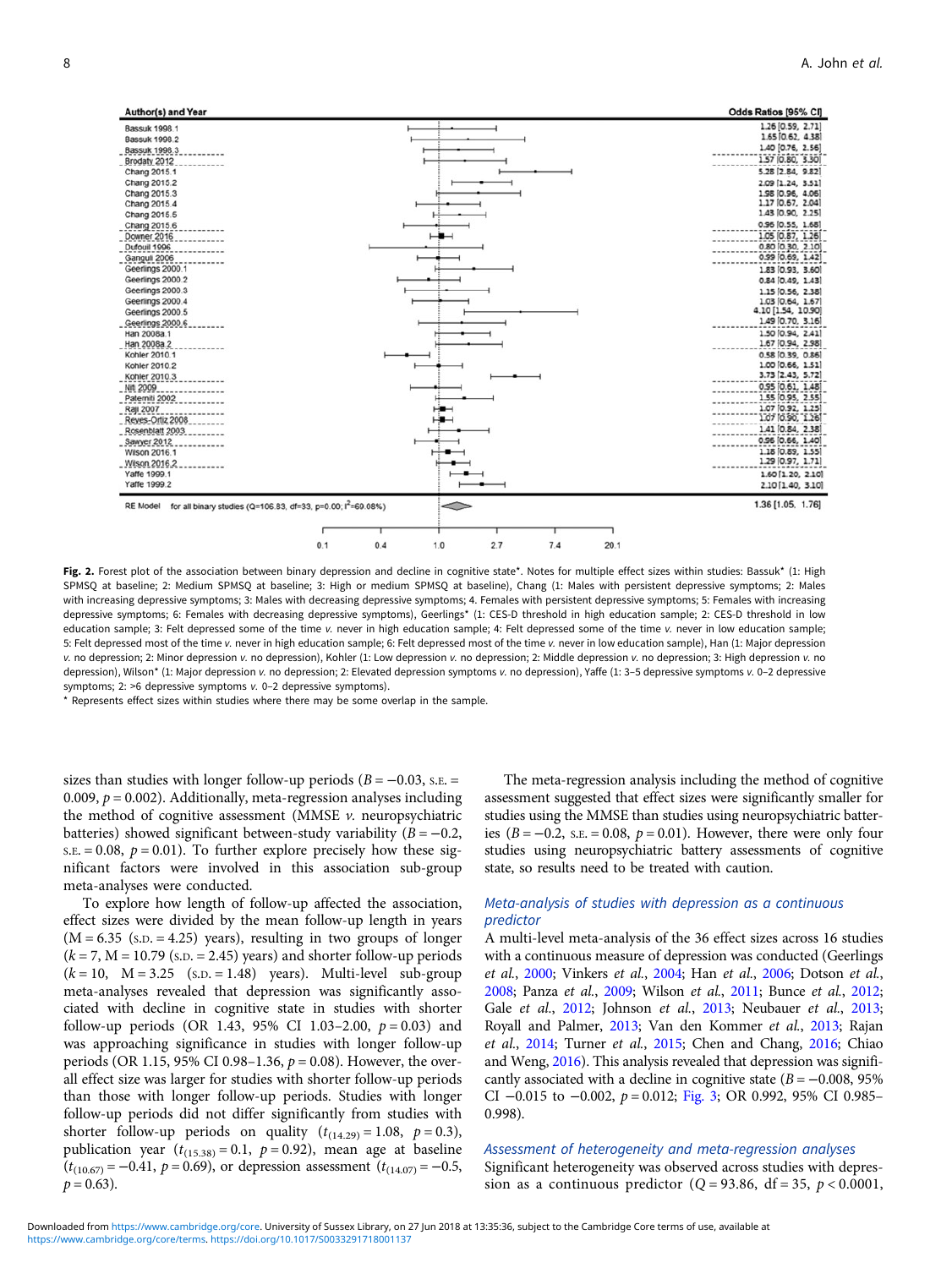<span id="page-8-0"></span>Author(s) and Year

#### **Standardised Betas [95% CI]**



Fig. 3. Forest plot of the association between continuous depression and a decline in cognitive state. Notes for multiple effect sizes within studies: Chen 2016 (1: Cognition starting high and declining; 2: Cognition starting low and declining), Chiao 2016\* (1: Negative affect; 2: Lack of positive affect), Dotson 2008\* (1: Baseline CES-D on MMSE; 2: Average CES-D on BIMCS; 3: Average CES-D on MMSE); Gale 2012 (1: Age 50–60; 2: Age 60–80; 3: Age 80–90), Geerlings 2000\* (1: CES-D Score per point increase, education >8 years; 2: CES-D Score per point increase, education < 8 years; 3: Negative affect score per point increase, education >8 years; 4: Negative affect score per point increase, education <8 years), Johnson 2013\* (1: MMSE; 2: CDR-SB), Neubauer 2013\* (1: Depression at T1 predicting cognition change from T1 to T2; 2: Depression at T2 predicting cognition change from T2 to T3; 3: Depression at T3 predicting cognition change from T3 to T4), Turner 2015\* (1: CES-D; 2: CES-D Positive affect; 3: CES-D Negative affect; 4: CES-D Somatic complaints; 5: CES-D Interpersonal problems; 6: GDS; 7: GDS Positive affect; 8: GDS Negative affect; 9: GDS Positive and negative affect).

\* Represents effect sizes within studies where there may be some overlap in the sample.

 $I^2$  = 69.74%). In order to try and explain some of this heterogeneity, an omnibus meta-regression analysis was conducted, including mean age at baseline, length of follow-up, quality and publication year as potential moderators. This analysis revealed that together these variables were not able to explain a significant amount of the heterogeneity in the model (QM = 8.97,  $df = 4$ ,  $p = 0.06$ ), but even after accounting for these factors, significant heterogeneity remained within the model (QE = 84.9, df = 31,  $p < 0.0001$ ). In order to explore the influence of age at baseline, follow-up length, quality and publication year in more depth, individual metaregressions were conducted for each potential modifier. These analyses revealed that mean age at baseline ( $p = 0.27$ ), length of follow-up ( $p = 0.1$ ), publication year ( $p = 0.18$ ), method of cognitive assessment ( $p = 0.47$ ) and quality ( $p = 0.11$ ) could not significantly explain between-study variability individually.

# Publication bias

Publication bias is unlikely for meta-analyses of depression studies measured as a continuous variable, as Begg's rank correlation test was non-significant ( $p = 0.07$ ). Begg's funnel plot also appears relatively symmetrical (online Supplementary Fig. S1).

There may have been some publication bias present in the meta-analysis of studies with depression as a binary predictor, as although Begg's funnel plot appears symmetrical (online Supplementary Fig. S1), Begg's rank correlation test was significant ( $p = 0.02$ ). Results should, therefore, be interpreted with caution.

# Anxiety and decline in cognitive state

Due to the limited number of studies with anxiety which met our inclusion criteria, meta-analyses for these studies were not possible. Instead, these studies are described in the form of a narrative review. Of the five relevant anxiety studies, two used a binary indicator of anxiety (Sinoff and Werner, [2003](#page-12-0); Brodaty et al., [2012](#page-10-0)) and three used a continuous measure of anxiety (Bierman et al., [2008](#page-10-0); Wilson et al., [2011;](#page-12-0) Bunce et al., [2012\)](#page-10-0).

Two of these studies reported that anxiety was a significant predictor of decline in cognitive state (Sinoff and Werner, [2003](#page-12-0); Wilson et al., [2011](#page-12-0)). Specifically, Sinoff and Werner, [2003](#page-12-0) reported that in a sample of 100 people, anxiety (assessed using Sinoff's Short Anxiety Screening Test – SAST) had a strong direct and indirect effect on predicting future decline in cognitive state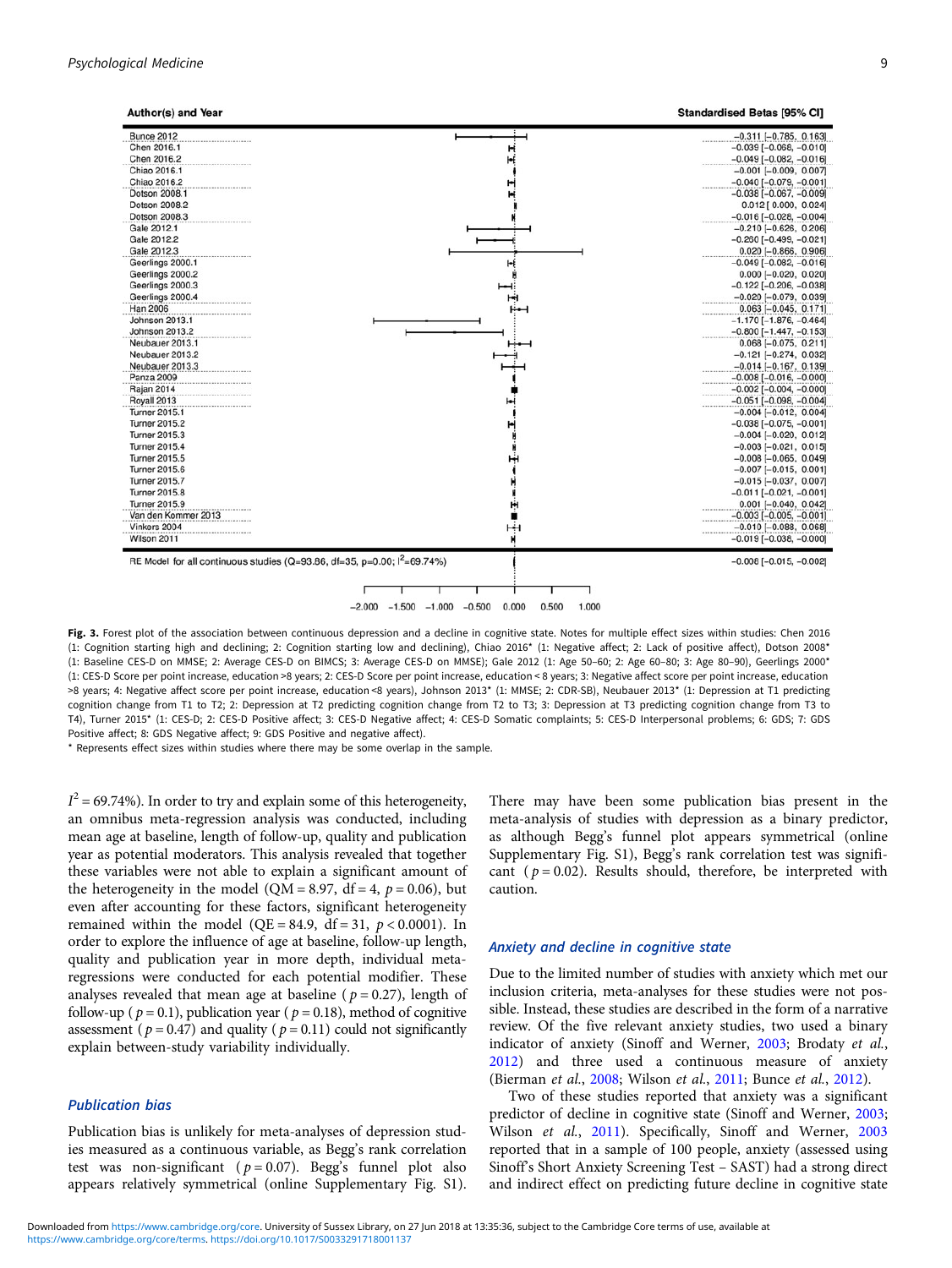over 3.2 years  $(B = 0.23, 95\% \text{ CI} -0.03 \text{ to } -3.95, p < 0.05)$ . Similarly, Wilson et al. ([2011](#page-12-0)) found that in 785 older adults, higher levels of anxiety symptoms (assessed using the anxiety subscale from the 48-item Neuroticism scale) were significantly associated with more rapid decline in cognitive state over a 3.4-year period  $(B = -0.003, s.E. = 0.001, p = 0.01)$ .

Conversely, three of the eligible studies found no association between anxiety symptoms and a decline in cognitive state (Bierman et al., [2008](#page-10-0); Brodaty et al., [2012](#page-10-0); Bunce et al., [2012\)](#page-10-0). Bierman et al. ([2008](#page-10-0)) found no evidence that anxiety (assessed using the anxiety sub-scale from the Hospital Anxiety and Depression Scale – HADS-A) predicted a linear decline in cognitive state in a sample of 2351 people over a period of 9 years. Instead, a significant negative quadratic trend for cognition was reported. The authors state that this is suggestive of a curvilinear association between anxiety levels and cognitive performance. Specifically, milder anxiety symptoms may be associated with an improvement on the MMSE until it reaches an optimal level, beyond which the beneficial influence reduces, so more severe anxiety is related to poorer cognitive function. The authors posit that the Yerkes and Dodson law regarding the association between arousal and cognitive performance (Yerkes and Dodson, [1908](#page-12-0); Mendl, [1999](#page-11-0)) may also apply to anxiety symptoms. Brodaty et al. [\(2012\)](#page-10-0) found that in a sample of 480 non-impaired people, the odds of decline in global cognitive state over a period of 2 years were not significantly higher for participants with anxiety (assessed using Neuropsychiatric Inventory) at baseline than those without (OR 1.63, 95% CI 0.5–5.8,  $p = 0.45$ ). They did, however, find a significant effect of anxiety at baseline on the decline in executive function (OR 3.54, 95% CI 1.3–9.9,  $p = 0.016$ ). Finally, Bunce et al. [\(2012\)](#page-10-0) found no evidence that anxiety (assessed using the Goldberg Anxiety Scale) affected change in cognitive state over a period of 12 years in a sample of 836 community-dwelling individuals over the age of 70 ( $B = -0.14$ ,  $s.E. = 0.19, p = 0.46$ .

# **Discussion**

The aim of the current study was to systematically investigate associations between affective problems (depression and anxiety) present at baseline and subsequent decline in cognitive state. Our findings revealed that individuals with depression (measured as a binary or continuous predictor) were at an increased risk of a greater decline in cognitive state. These findings are consistent with previous reviews which have indicated an association between affective problems and development of dementia (Jorm, [2001;](#page-11-0) Ownby et al., [2006](#page-12-0); Byers and Yaffe, [2011;](#page-11-0) da Silva et al., [2013;](#page-11-0) Bennett and Thomas, [2014;](#page-10-0) Cherbuin et al., [2015](#page-11-0); Gulpers et al., [2016\)](#page-11-0). Our results extend these findings by linking affective problems to a greater decline in cognitive state in samples without dementia at baseline.

# Strengths and limitations

Several limitations of the current study must be acknowledged. They are subject to the limitations of the included studies. Our analyses suggest that there are several key methodological differences between studies which significantly affect the results produced. For example, our results suggest that effects may differ based on length of follow-up. As shown, this is unrelated to differences in publication year, age at baseline, or method of

depression assessment (self-report or diagnosis). It is possible that this is more likely attributable to additional unobserved heterogeneity.

This review only included studies of decline in cognitive state as an outcome. For this reason, it is not clear whether affective problems may differentially influence decline in different cognitive domains. Additionally, the majority of included studies assessed cognitive state using the MMSE. This measure has been criticised for lacking sensitivity to subtle changes in cognition and for ceiling and floor effects (Tombaugh and McIntyre, [1992\)](#page-12-0). Consistent with this, the meta-analysis of studies using depression as a binary predictor revealed that effect sizes are significantly smaller for studies using the MMSE than studies using neuropsychiatric batteries. It is therefore possible that the widespread use of the MMSE may have resulted in an underestimation of the association between affective disorders and decline in cognitive state in healthy older adults over time. One further limitation is that excluding cognitive impairment and dementia at baseline does not completely rule out the possibility of reverse causality.

Beyond this, included studies used different approaches and instruments to assess affective problems. Research suggests that there is low overlap among different scales of depression and anxiety, with content analysis suggesting that different types of assessments may capture different symptoms (Fried, [2017\)](#page-11-0). It is therefore possible that studies included in this review are not entirely comparable on the basis that the methods of assessing depression are heterogeneous and may each be capturing different kinds of symptoms. Beyond this, there were also very few studies which met our inclusion criteria which examined the association between anxiety and decline in cognitive state, meaning that a quantitative meta-analysis was not possible. Moreover, an additional limitation is that as there were no studies investigating comorbidity between anxiety and depression. Finally, many of the studies did not report separate effect sizes for different types of symptoms of affective problems (e.g. negative affect symptoms, somatic symptoms, etc.), meaning we could not look at how different symptoms of affective problems may influence decline in cognitive state in the current study.

## Plausible mechanisms

Three major hypotheses have been proposed to explain this observed association. The first states that affective problems may act as an aetiological risk factor for the subsequent decline in cognitive state, perhaps by lowering the threshold for manifesting decline (Butters et al., [2008;](#page-11-0) Bennett and Thomas, [2014](#page-10-0)). The second hypothesis proposes that affective problems may act as a prodromal feature of dementia. Specifically, affective problems may manifest as an early clinical presentation of this disorder. Affective problems and decline in cognitive state may therefore be different symptoms of the same underlying condition (Panza et al., [2010;](#page-12-0) Bennett and Thomas, [2014](#page-10-0)). The third hypothesis posits that affective problems and decline in cognitive state are separate processes but may share common risk factors and underlying neurobiological substrates (Djernes, [2006](#page-11-0); Enache et al., [2011;](#page-11-0) Bennett and Thomas, [2014\)](#page-10-0). These hypotheses are not necessarily mutually exclusive and it is likely that multiple pathways and mechanisms underlie this relationship.

There are several biological and behavioural pathways which may be involved in the association between affective problems and decline in cognitive state. These include vascular disease,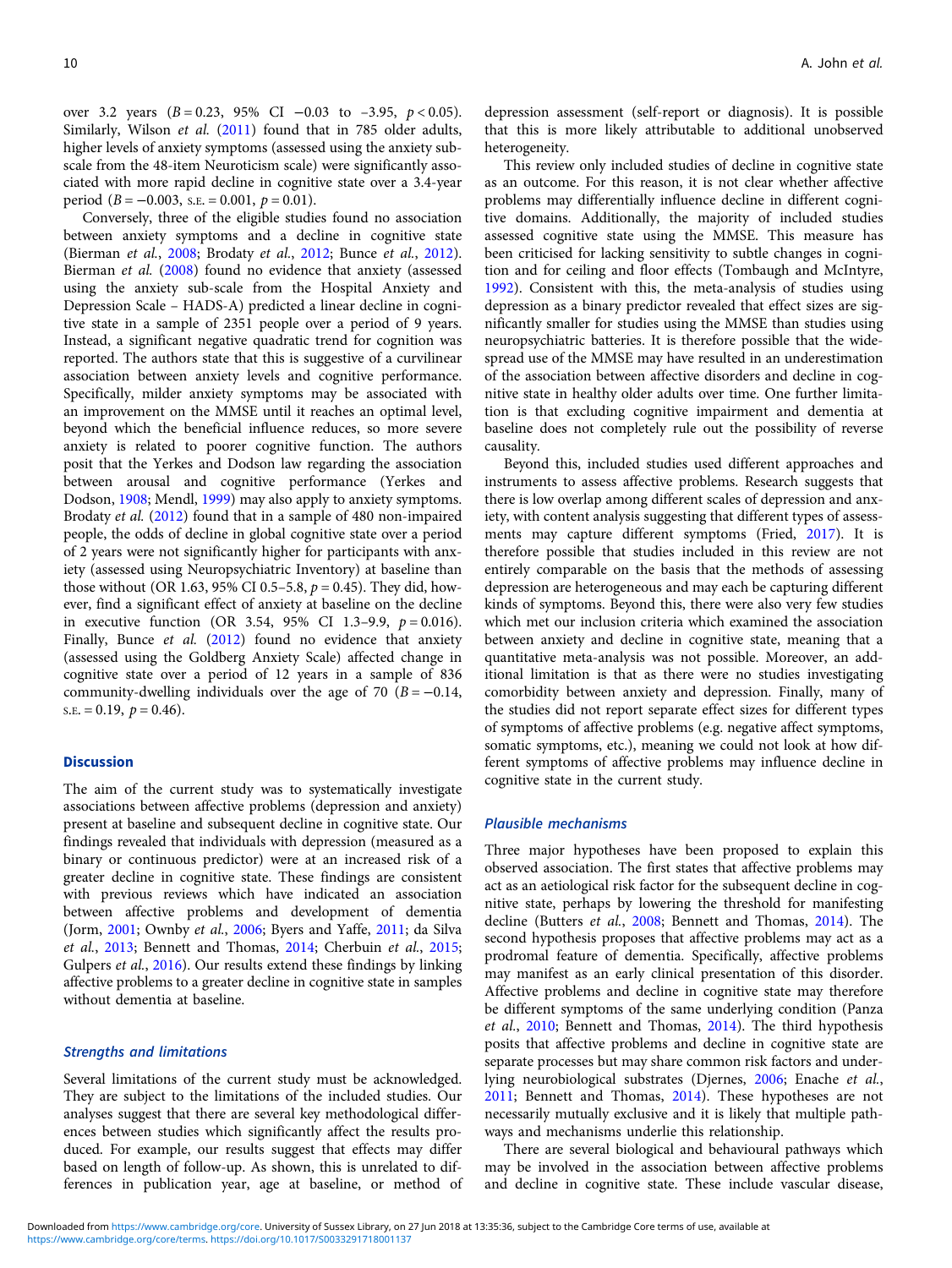<span id="page-10-0"></span>increased cortisol production leading to atrophy of the hippocampus (Geerlings and Gerritsen, [2017](#page-11-0)), increased deposition of  $\beta$ -amyloid plaques (Byers and Yaffe, [2011\)](#page-11-0), inflammatory changes (Byers and Yaffe, [2011](#page-11-0)) and a decline in the levels and activities of neurotrophic factors (Royall et al., [2017](#page-12-0)). A multiple pathways model has also been proposed by Butters et al. [\(2008](#page-11-0)), which posits that depression-associated cerebrovascular disease and glucocorticoid neurotoxicity may operate to decrease levels of brain and cognitive reserve, as well as interact with pathology of Alzheimer's disease, giving rise to the clinical manifestation of Alzheimer's disease and accelerated cognitive decline. Additional potential lifestyle and behavioural pathways associated with affective problems include educational attainment, social support, early life adversity and health behaviours such as exercise regime, alcohol consumption, smoking status and medication status. It is more likely that a complex interaction of biological and sociobehavioural mechanisms are involved in linking affective problems with cognitive decline, rather than one single aetiological determinant (da Silva et al., [2013\)](#page-11-0).

## Implications and future directions

Future research should focus on investigating whether effective treatment and management of affective problems may reduce risk of decline in cognitive state. Additionally, future reviews could focus on how affective problems are associated with decline in specific cognitive domains, such as memory, executive function and information processing speed. This information can help to elucidate the pattern of decline characteristic of individuals with a history of affective problems. The present review could not address the issue of comorbidity between depression and anxiety and how comorbidity is associated with subsequent decline in the mental state. Indeed, comorbidity of depression and anxiety disorders is common. It is estimated that around 50–60% of individuals who have experienced depression also have a history of anxiety disorder (Kessler et al., [1996;](#page-11-0) Fava et al., [2000\)](#page-11-0). Additionally, it is believed that comorbidity of anxiety and depression may be related to higher symptom severity and persistence, as well as poorer functional outcomes (Angst et al., 1999; Roy-Byrne et al., 2000). For this reason, it is important for future research to address how comorbid depression and anxiety is associated with future cognitive decline, and whether comorbidity of these conditions may result in poorer cognitive outcomes than depression or anxiety in isolation. One additional question which remains unresolved is whether affective problems act as a risk factor for the accelerated decline in cognitive state or whether they are an early biomarker representing prodromal dementia. While we excluded studies where cognitive impairment was present at baseline, it is also known that dementia has a preclinical period of many decades (Sperling et al., [2011](#page-12-0)). It is therefore possible that participants in included studies may have already built up substantial dementia pathology at baseline, even if cognitive symptoms were not yet apparent. Associations could therefore be due to reverse causality from subtle cognitive changes short of dementia. Future research should focus on distinguishing more clearly between these possibilities.

As average life expectancy lengthens and rapid demographic ageing occurs in populations worldwide, there is a dramatic predicted increase in the number of older adults living in our society (Oeppen and Vaupel, [2002;](#page-11-0) Lutz et al., [2008\)](#page-11-0). By 2030, it is estimated that approximately one in five people in England will be over the age of 65 (House of Lords, [2013](#page-11-0)). Given the predicted increase in population size of adults over the age of 65, as well as the poor outcomes and economic costs associated with a decline in cognitive state and impairment, it is important to identify life course risk factors for poorer late-life cognitive outcomes, for potential early intervention. These findings may have value in identifying individuals who may be at a greater risk of deterioration in cognitive function over time. It is possible that effective management and treatment of depression may reduce risk and improve cognitive outcomes within these individuals. However, there has also been some evidence to suggest there may be persisting neurocognitive disturbances even after remission of depression (Frasch et al., [2000](#page-11-0); Weiland-Fiedler et al., [2004](#page-12-0); Paelecke-Habermann et al., [2005](#page-12-0)). Additionally, cognition may be an important treatment target for depression (Kaser et al., [2017](#page-11-0)). Due to the high prevalence of depression in the population, these results are of great public health importance.

In conclusion, demographic ageing is occurring rapidly worldwide and the number of people living with dementia is expected to grow substantially in prevalence over the next thirty years. As such, focussing research on potentially modifiable life-course risk factors, such as affective problems, is of increasing importance. This review highlights the importance of affective problems, particularly depression, in this context.

Supplementary material. The supplementary material for this article can be found at <https://doi.org/10.1017/S0033291718001137>

Acknowledgements. We would like to thank all the authors of the work included in the current review, and all the participants who took part in these studies.

Financial support. This project was supported by the Economic and Social Research Council (ESRC). Grant Number: ES/J500173/1

# References

- Agüero-Torres H et al. (2002) The impact of somatic and cognitive disorders on the functional status of the elderly. Journal of Clinical Epidemiology 55 (10), 1007–1012.
- Alexopoulos GS and Abrams RC (1991) Depression in Alzheimer's disease. Psychiatric Clinics of North America.
- Arve S et al. (1999) Coexistence of lowered mood and cognitive impairment of elderly people in five birth cohorts. Aging (Milan, Italy) 11(2), 90–95.
- Anstey KJ and Low LF (2004) Normal cognitive changes in aging. Australian Family Physician 33(10), 783.
- Bassuk SS, Berkman LF and Wypij D (1998) Depressive symptomatology and incident cognitive decline in an elderly community sample. Archives of General Psychiatry 55(12), 1073–1081.
- Bennett S and Thomas AJ (2014) Depression and dementia: cause, consequence or coincidence? Maturitas 79(2), 184–190.
- Bierman EJ et al. (2008) Anxiety symptoms and cognitive performance in later life: results from the longitudinal aging study Amsterdam. Aging and Mental Health 12(4), 517–523.
- Borenstein M et al. (2009) Introduction to Meta-Analysis. Chichester, UK: John Wiley & Sons, Ltd.
- Brailean A et al. (2017) Longitudinal associations between late-life depression dimensions and cognitive functioning: a cross-domain latent growth curve analysis. Psychological Medicine 47(4), 690–702.
- Brodaty H et al. (2012) Neuropsychiatric symptoms in older people with and without cognitive impairment. Journal of Alzheimer's Disease 31(2), 411–420.
- Bunce D et al. (2012) Depression, anxiety and cognition in communitydwelling adults aged 70 years and over. Journal of Psychiatric Research 46 (12), 1662–1666.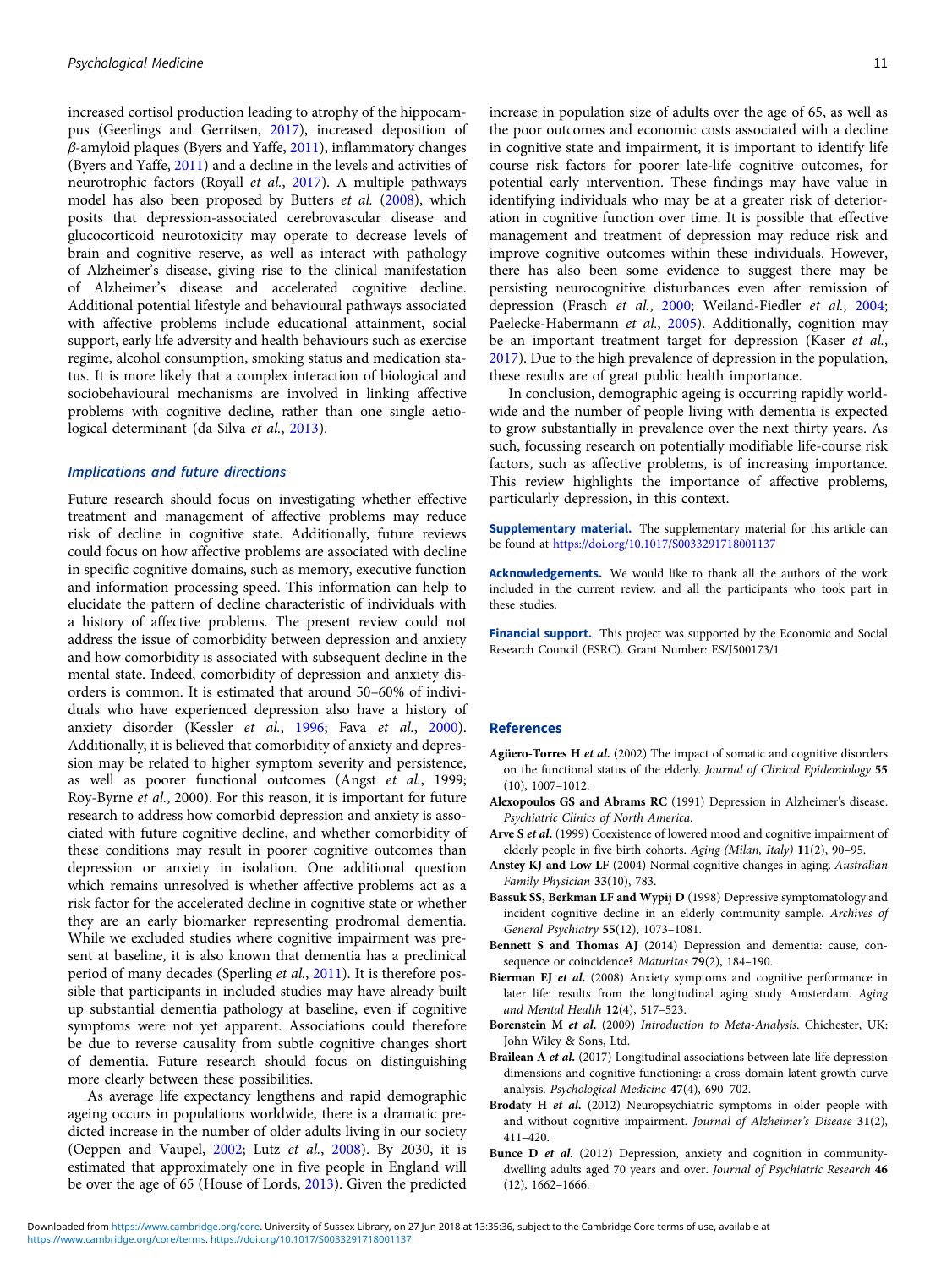- <span id="page-11-0"></span>Butters MA et al. (2008) Pathways linking late-life depression to persistent cognitive impairment and dementia. Dialogues in Clinical Neuroscience 10(3), 345.
- Byers AL and Yaffe K (2011) Depression and risk of developing dementia. Nature Reviews Neurology 7(6), 323–331.
- Chang SL and Tsai AC (2015) Gender differences in the longitudinal associations of depressive symptoms and leisure-time physical activity with cognitive decline in  $\geq$  57year-old Taiwanese. Preventive Medicine 77, 68–73.
- Chen TY and Chang HY (2016) Developmental patterns of cognitive function and associated factors among the elderly in Taiwan. Scientific Reports 6, 33486.
- Cherbuin N, Kim S and Anstey KJ (2015) Dementia risk estimates associated with measures of depression: a systematic review and meta-analysis. BMJ Open 5(12), e008853.
- Chiao C and Weng LJ (2016) Mid-life socioeconomic status, depressive symptomatology and general cognitive status among older adults: interrelationships and temporal effects. BMC Geriatrics 16(1), 88.
- Clark L, Chamberlain SR and Sahakian BJ (2009) Neurocognitive mechanisms in depression: implications for treatment. Annual Review of Neuroscience 32, 57–74.
- Da Silva J et al. (2013) Affective disorders and risk of developing dementia: systematic review. The British Journal of Psychiatry 202(3), 177–186.
- Djernes JK (2006) Prevalence and predictors of depression in populations of elderly: a review. Acta Psychiatrica Scandinavica 113(5), 372–387.
- Dotson VM, Resnick SM and Zonderman AB (2008) Differential association of concurrent, baseline, and average depressive symptoms with cognitive decline in older adults. The American Journal of Geriatric Psychiatry 16 (4), 318–330.
- Downer B et al. (2016) Effects of comorbid depression and diabetes mellitus on cognitive decline in older Mexican Americans. Journal of the American Geriatrics Society 64(1), 109–117.
- Dufouil C et al. (1996) Longitudinal analysis of the association between depressive symptomatology and cognitive deterioration. American Journal of Epidemiology 144(7), 634–641.
- Duncan OD (2014) Introduction to Structural Equation Models. Elsevier, New York.
- Egger M, Davey-Smith G and Altman D (eds). (2008) Systematic Reviews in Health Care: Meta-Analysis in Context. John Wiley & Sons, London.
- Elm EV et al. (2007) Policy and practice-The strengthening the reporting of observational studies in epidemiology (STROBE) statement: guidelines for reporting observational studies. Bulletin of the World Health Organization 85(11), 867–872.
- Enache D, Winblad B and Aarsland D (2011) Depression in dementia: epidemiology, mechanisms, and treatment. Current Opinion in Psychiatry 24 (6), 461–472.
- Esslinger C et al. (2011) Cognitive state and connectivity effects of the genome-wide significant psychosis variant in ZNF804A. Neuroimage 54 (3), 2514–2523.
- Fava M et al. (2000) Anxiety disorders in major depression. Comprehensive Psychiatry 41(2), 97–102.
- Field AP and Gillett R (2010) How to do a meta-analysis. British Journal of Mathematical and Statistical Psychology 63(3), 665–694.
- Frasch K et al. (2000) Do cognitive deficits in depressive disorders remit? Psychiatrische Praxis 27(6), 291–295.
- Fried EI (2017) The 52 symptoms of major depression: lack of content overlap among seven common depression scales. Journal of Affective Disorders 208, 191–197.
- Gale CR, Allerhand M and Deary IJ (2012) Is there a bidirectional relationship between depressive symptoms and cognitive ability in older people? A prospective study using the English longitudinal study of ageing. Psychological Medicine 42(10), 2057–2069.
- Ganguli M et al. (2006) Depressive symptoms and cognitive decline in late life: a prospective epidemiological study. Archives of General Psychiatry 63(2), 153–160.
- Geerlings MI and Gerritsen L (2017) Late-life depression, hippocampal volumes, and HPA-axis regulation. A systematic review and meta-analysis. Biological Psychiatry 82, 339–350.
- Geerlings MI et al. (2000) Depression and risk of cognitive decline and Alzheimer's disease. The British Journal of Psychiatry 176(6), 568–575.
- Gill TM, Hardy SE and Williams CS (2002) Underestimation of disability in community-living older persons. Journal of the American Geriatrics Society 50(9), 1492–1497.
- Gill TM et al. (1996) Impairments in physical performance and cognitive status as predisposing factors for functional dependence among nondisabled older persons. The Journals of Gerontology Series A: Biological Sciences and Medical Sciences 51(6), M283–M288.
- Gulpers B et al. (2016) Anxiety as a predictor for cognitive decline and dementia: a systematic review and meta-analysis. The American Journal of Geriatric Psychiatry 24(10), 823–842.
- Han L et al. (2006) The temporal relationship between depression symptoms and cognitive functioning in older medical patients—prospective or concurrent? The Journals of Gerontology Series A: Biological Sciences and Medical Sciences 61(12), 1319–1323.
- Han L et al. (2008) 12-month cognitive outcomes of major and minor depression in older medical patients. The American Journal of Geriatric Psychiatry 16(9), 742–751.
- Higgins JP et al. (2003) Measuring inconsistency in meta-analyses. BMJ: British Medical Journal 327(7414), 557.
- House of Lords (2013) 'Ready for Ageing?' Select Committee on Public Service and Demographic Change. Report of Session 2012–13. HL Paper 140. London: The Stationery Office Limited.
- Johnson LA, Hall JR and O'Bryant SE (2013) A depressive endophenotype of mild cognitive impairment and Alzheimer's disease. PLoS ONE 8(7), e68848.
- Jorm AF (2001) History of depression as a risk factor for dementia: an updated review. Australian & New Zealand Journal of Psychiatry 35(6), 776–781.
- Kaser M, Zaman R and Sahakian BJ (2017) Cognition as a treatment target in depression. Psychological Medicine 47(6), 987–989.
- Kavé G et al. (2008) Multilingualism and cognitive state in the oldest old. Psychology and Aging 23(1), 70.
- Kessler RC et al. (1996) Comorbidity of DSM-III—R major depressive disorder in the general population: Results from the US National Comorbidity Survey. The British journal of psychiatry.
- Kim JO and Ferree Jr GD (1981) Standardization in causal analysis. Sociological Methods & Research 10(2), 187-210.
- Köhler S et al. (2010) Depressive symptoms and cognitive decline in community-dwelling older adults. Journal of the American Geriatrics Society 58(5), 873–879.
- Light RJ and Pillemer DB (1984) Summing up: The science of reviewing research. Cambridge, MA: Harvard University Press
- Lipsey MW and Wilson D (2000) Practical Meta-Analysis (applied social research methods). Sage publications, Thousand Oaks California.
- Lutz W, Sanderson W and Scherbov S (2008) The coming acceleration of global population ageing. Nature 451(7179), 716–719.
- Mendl M (1999) Performing under pressure: stress and cognitive function. Applied Animal Behaviour Science 65(3), 221–244.
- Moher D et al. and Prisma Group (2009) Preferred reporting items for systematic reviews and meta-analyses: the PRISMA statement. PLoS Medicine 6(7), e1000097.
- Moritz DJ, Kasl SV and Berkman LF (1995) Cognitive functioning and the incidence of limitations in activities of daily living in an elderly community sample. American Journal of Epidemiology 141(1), 41-49.
- Morris JC (2005) Early-stage and preclinical Alzheimer disease. Alzheimer Disease and Associated Disorders 19(3), 163.
- Neubauer AB, Wahl HW and Bickel H (2013) Depressive symptoms as predictor of dementia versus continuous cognitive decline: a 3-year prospective study. European Journal of Ageing 10, 37–48.
- Niti M et al. (2009) APOE-E4, depressive symptoms, and cognitive decline in Chinese older adults: Singapore longitudinal aging studies. Journals of Gerontology Series A: Biomedical Sciences and Medical Sciences 64(2), 306–311.
- Nordin E, Rosendahl E and Lundin-Olsson L (2006) Timed "Up & Go" test: reliability in older people dependent in activities of daily living—focus on cognitive state. Physical Therapy 86(5), 646–655.
- Oeppen J and Vaupel JW (2002) Broken limits to life expectancy. Science 296 (5570), 1029–1031.